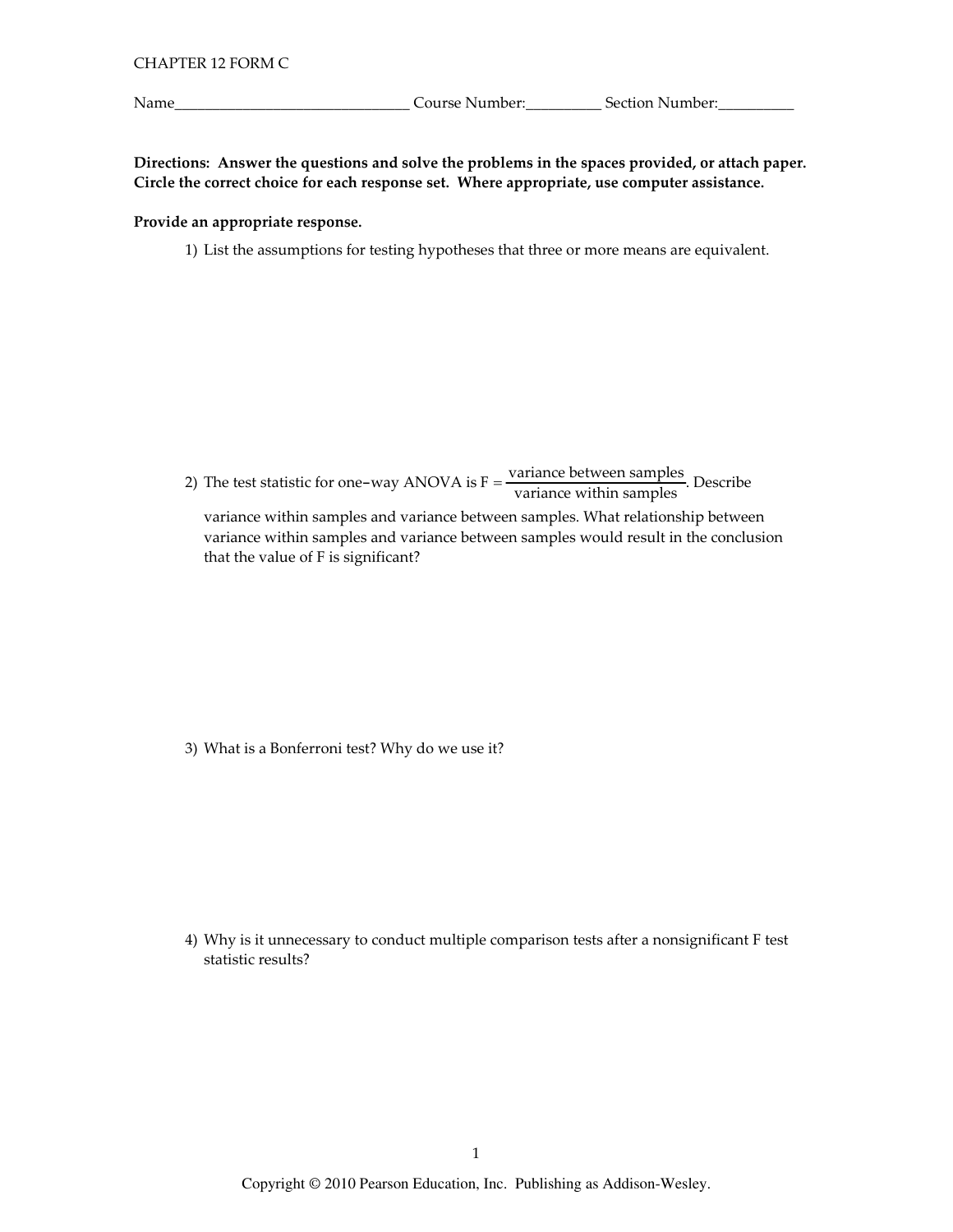Given below are the analysis of variance results from a Minitab display. Assume that you want to use a 0.05 significance level in testing the null hypothesis that the different samples come from populations with the same mean.

5) Identify the p-value.

|                 | Source DF SS MS F                |          |            |          |
|-----------------|----------------------------------|----------|------------|----------|
|                 | Factor 3 13.500 4.500 5.17 0.011 |          |            |          |
|                 | Error 16 13.925 0.870            |          |            |          |
| Total 19 27.425 |                                  |          |            |          |
| A) 5.17         |                                  | B) 0.870 | C) $0.011$ | D) 4.500 |

6) Identify the value of the test statistic.

| Source DF SS MS F p         |  |          |  |            |            |
|-----------------------------|--|----------|--|------------|------------|
| Factor 3 30 10.00 1.6 0.264 |  |          |  |            |            |
| Error 8 50                  |  | 6.25     |  |            |            |
| Total 11 80                 |  |          |  |            |            |
| A) 1.6                      |  | B) 0.264 |  | $\circ$ 30 | $D)$ 10.00 |

Test the claim that the samples come from populations with the same mean. Assume that the populations are normally distributed with the same variance.

7) Given the sample data below, test the claim that the populations have the same mean. Use a significance level of 0.05.

|            | Brand A Brand B Brand C Brand D             |  |
|------------|---------------------------------------------|--|
|            | $n = 16$ $n = 16$ $n = 16$ $n = 16$         |  |
| $x = 2.09$ | $x = 3.48$ $x = 1.86$ $x = 2.84$            |  |
|            | $s = 0.37$ $s = 0.61$ $s = 0.45$ $s = 0.53$ |  |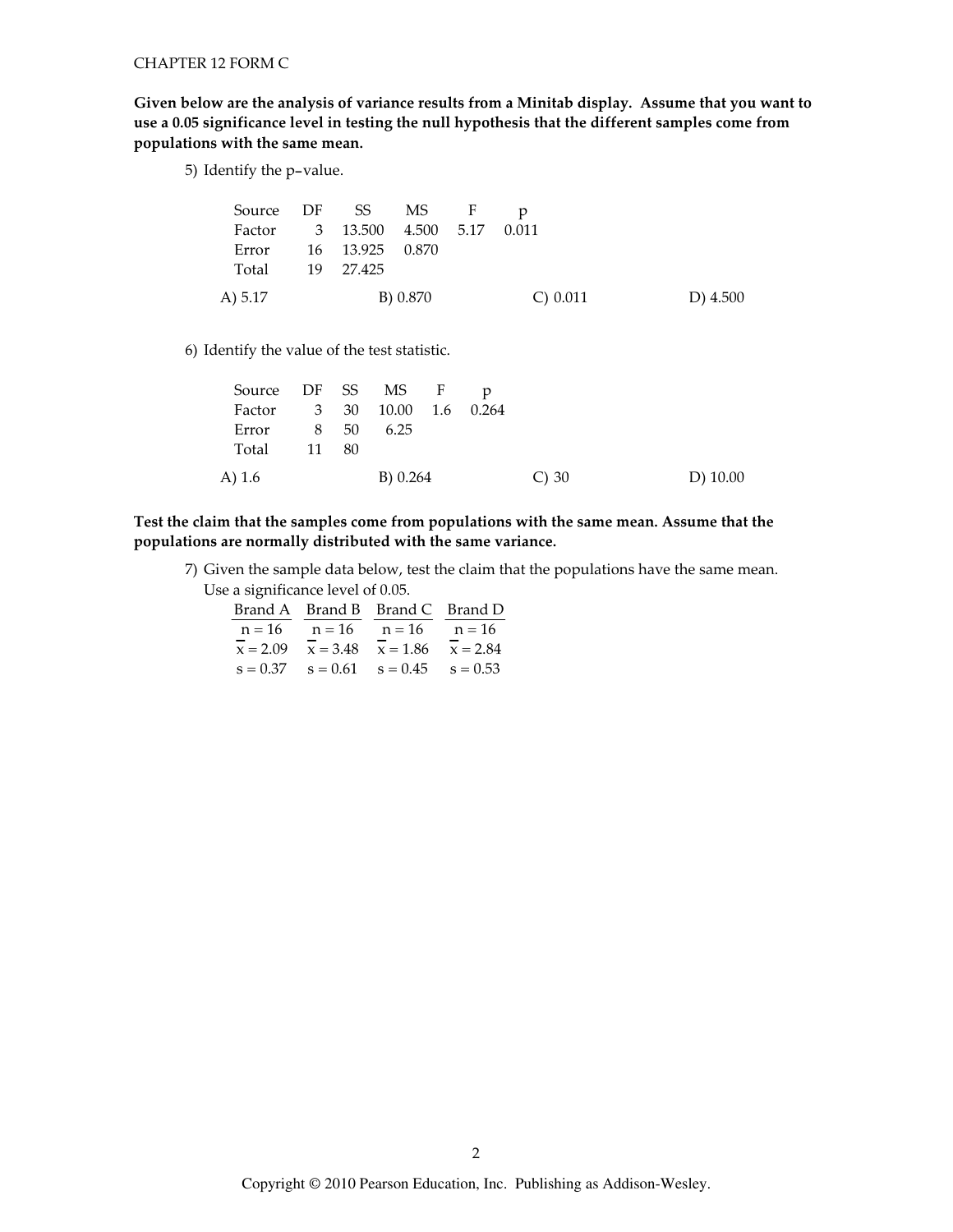8) At the 0.025 significance level, test the claim that the four brands have the same mean if the following sample results have been obtained.

|    |    | Brand A Brand B Brand C Brand D |    |
|----|----|---------------------------------|----|
| 15 | 20 | 21                              | 15 |
| 25 | 17 | 22                              | 15 |
| 21 | 22 | 20                              | 14 |
| 23 | 23 | 19                              | 23 |
| 22 |    | 18                              | 22 |
| 20 |    |                                 | 28 |
|    |    |                                 | 28 |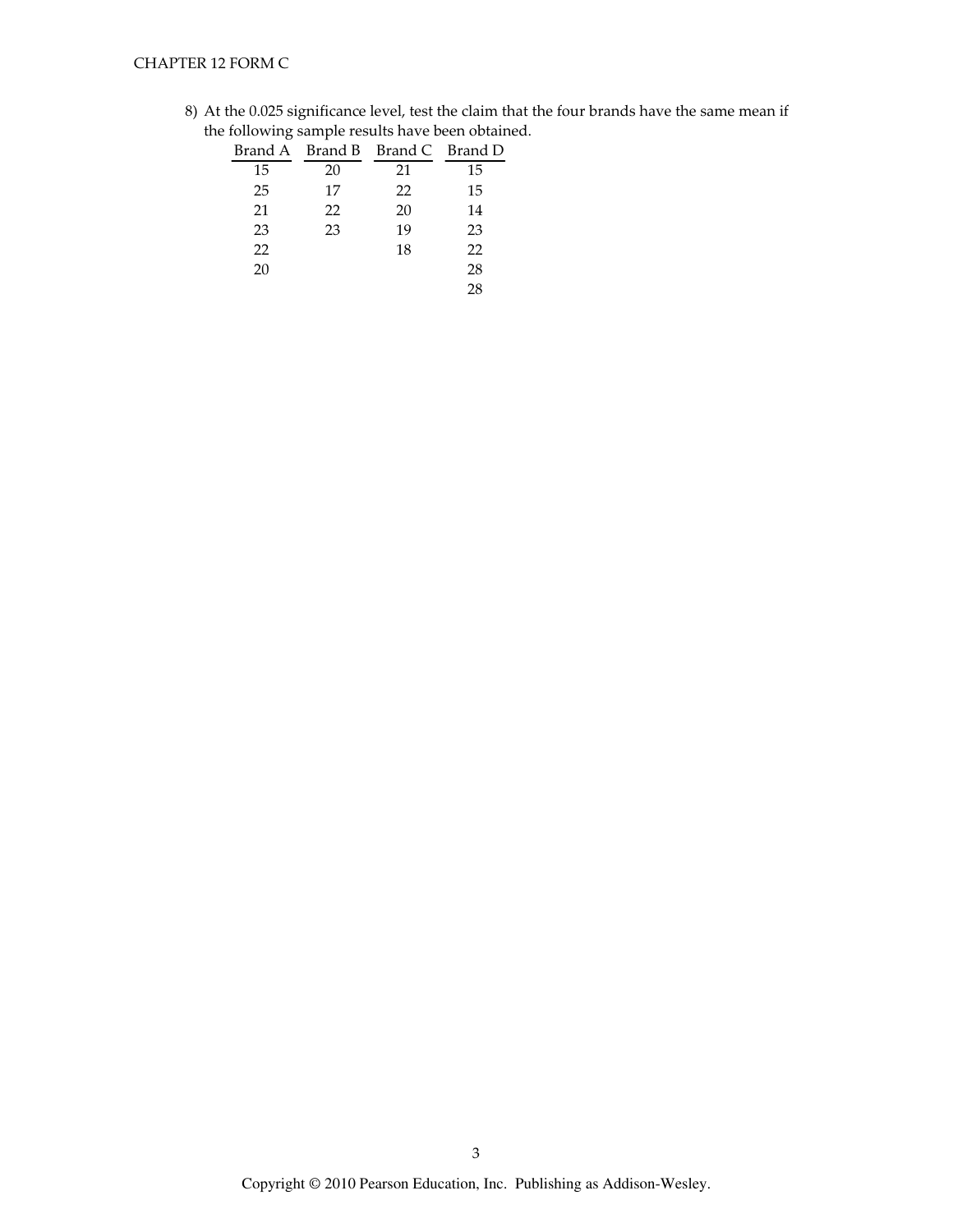#### CHAPTER 12 FORM C

#### Provide an appropriate response.

9) Fill in the missing entries in the following partially completed one-way ANOVA table.

| Source      | dГ | SS   | MS=SS/df | F-statistic |
|-------------|----|------|----------|-------------|
| (Treatment) |    | 26.3 |          |             |
| Error       | 25 |      |          |             |
| 'otal       | 29 |      |          |             |

A)

| Source    | uг | SS    | MS=SS/df- | F-statistic |
|-----------|----|-------|-----------|-------------|
| Treatment |    | 26.3  | 6.58      | 0.61        |
| Error     | 25 | 100.0 |           |             |
| 'otal     | 29 | 126.3 |           |             |

B)

| Source      | df | SS    | $MS = SS/df$ | F-statistic |
|-------------|----|-------|--------------|-------------|
| (Treatment) |    | 26.3  | 6.58         | 1.65        |
| Error       | 25 | 100.0 |              |             |
| 'otal       | 29 | 126.3 |              |             |

 $C) 1.65$ 

| Source      | аı | SS    | MS=SS/df | F-statistic |
|-------------|----|-------|----------|-------------|
| (Treatment) |    | 26.3  | 6.58     | 1.65        |
| Error       | 25 | 100.0 |          |             |
| otal        | 29 | 26.46 |          |             |

D)

| Source      | аı | SS    | MS=SSMf | F-statistic |
|-------------|----|-------|---------|-------------|
| (Treatment) | 54 | 26.3  | 0.49    | 355.05      |
| Error       | 25 | 100.0 |         |             |
| otal        | 29 | 26.3  |         |             |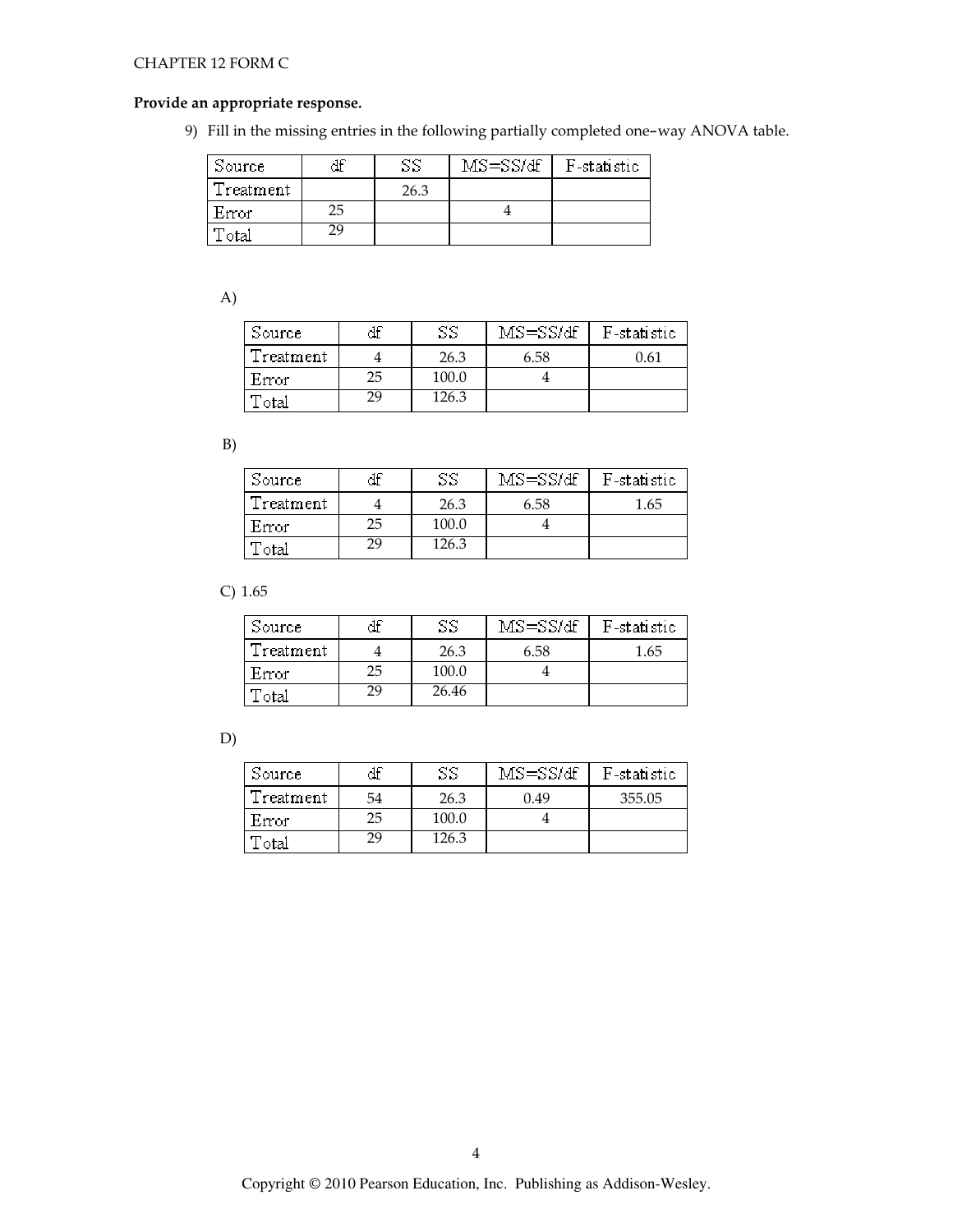# Use the Minitab display to test the indicated claim.

10) A manager records the production output of three employees who each work on three different machines for three different days. The sample results are given below and the Minitab results follow.

|  | Employee                         |                                                     |               |  |
|--|----------------------------------|-----------------------------------------------------|---------------|--|
|  | A                                | в                                                   | $\mathcal{C}$ |  |
|  |                                  | $1\quad 23, 27, 29\quad 30, 27, 25\quad 18, 20, 22$ |               |  |
|  | Machine II 25, 26, 24 24, 29, 26 |                                                     | 19, 16, 14    |  |
|  |                                  | III 28, 25, 26 25, 27, 23 15, 11, 17                |               |  |

## ANALYSIS OF VARIANCE ITEMS

| SOURCE             | DF             | SS     | MS     |
|--------------------|----------------|--------|--------|
| MACHINE            | $\mathcal{P}$  | 34.67  | 17.33  |
| <b>EMPLOYEE</b>    | 2              | 504.67 | 252.33 |
| <b>INTERACTION</b> | $\overline{4}$ | 26.67  | 6.67   |
| <b>ERROR</b>       | 18             | 98.00  | 5.44   |
| TOTAL              | 26             | 664.00 |        |

Using a 0.05 significance level, test the claim that the interaction between employee and machine has no effect on the number of items produced.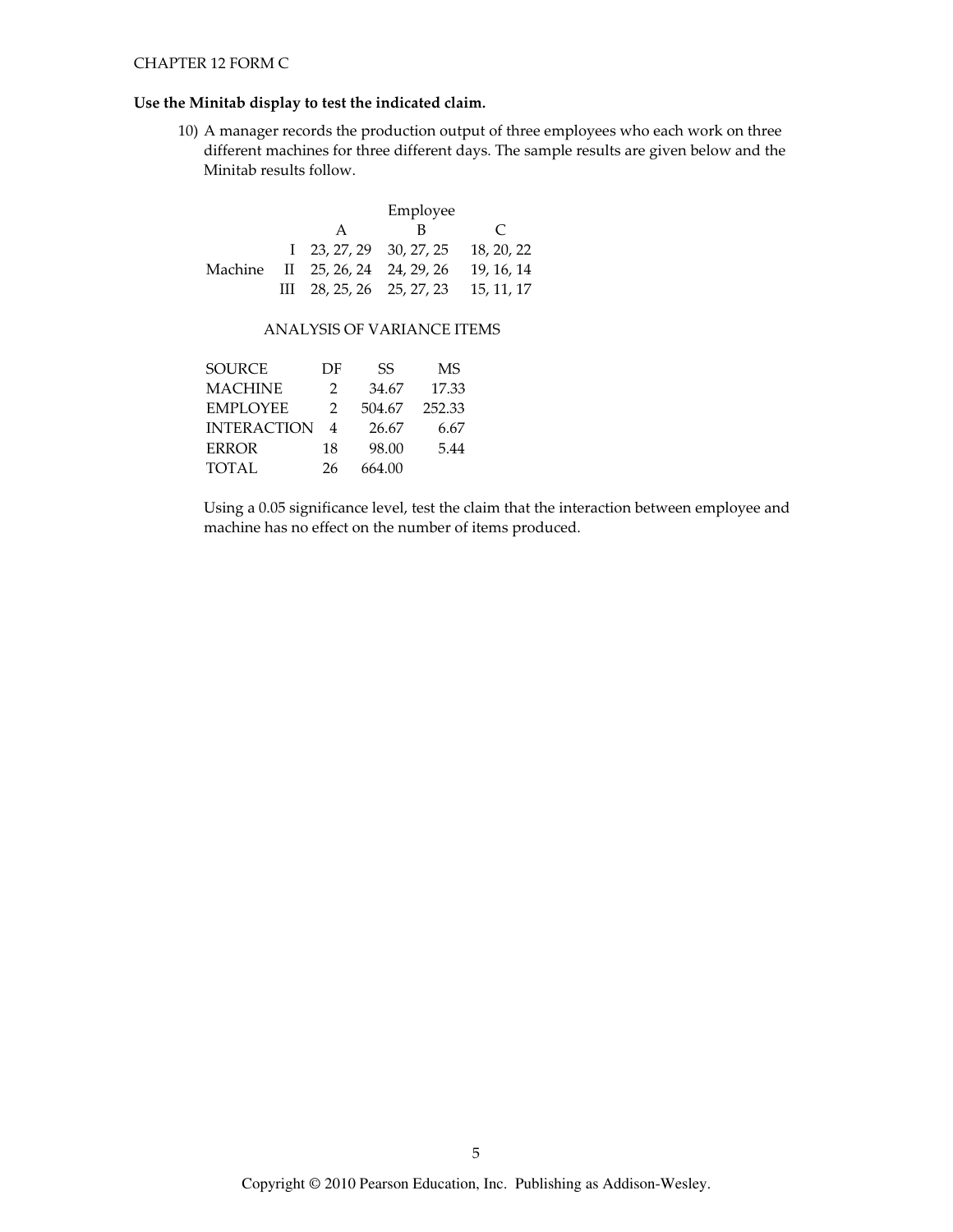11) A manager records the production output of three employees who each work on three different machines for three different days. The sample results are given below and the Minitab results follow.

|  | Employee |                                                  |               |  |
|--|----------|--------------------------------------------------|---------------|--|
|  | A        | в                                                | $\mathcal{C}$ |  |
|  |          | $1 \quad 16.18.19 \quad 15.17.20 \quad 14.18.16$ |               |  |
|  |          | Machine II 20, 27, 29 25, 28, 27 29, 28, 26      |               |  |
|  |          | III $15, 18, 17$ 16, 16, 19 13, 17, 16           |               |  |

### ANALYSIS OF VARIANCE ITEMS

| <b>SOURCE</b>      | DF            | SS     | MS     |
|--------------------|---------------|--------|--------|
| <b>MACHINE</b>     | 2             | 588.74 | 294.37 |
| <b>EMPLOYEE</b>    | $\mathcal{L}$ | 2.07   | 1.04   |
| <b>INTERACTION</b> | 4             | 15.48  | 3.87   |
| <b>ERROR</b>       | 18            | 98.67  | 5.48   |
| <b>TOTAL</b>       | 26            | 704.96 |        |
|                    |               |        |        |

Assume that the number of items produced is not affected by an interaction between employee and machine. Using a 0.05 significance level, test the claim that the choice of employee has no effect on the number of items produced.

12) A manager records the production output of three employees who each work on three different machines for three different days. The sample results are given below and the Minitab results follow.

|  | Employee |                                             |               |
|--|----------|---------------------------------------------|---------------|
|  | A        | к                                           | $\mathcal{C}$ |
|  |          | I 31, 34, 32 29, 23, 22 21, 20, 24          |               |
|  |          | Machine II 19, 26, 22 35, 33, 30 25, 19, 23 |               |
|  |          | III 21, 18, 26 20, 23, 24 36, 37, 31        |               |

#### **ANALYSIS OF VARIANCE ITEMS**

| <b>SOURCE</b>      | DF            | SS     | MS     |
|--------------------|---------------|--------|--------|
| <b>MACHINE</b>     | $\mathcal{P}$ | 1.19   | .59    |
| <b>EMPLOYEE</b>    | $\mathcal{P}$ | 5.85   | 2.93   |
| <b>INTERACTION</b> | 4             | 710.81 | 177.70 |
| <b>ERROR</b>       | 18            | 160.00 | 8.89   |
| <b>TOTAL</b>       | 26            | 877.85 |        |

Assume that the number of items produced is not affected by an interaction between employee and machine. Using a 0.05 significance level, test the claim that the machine has no effect on the number of items produced.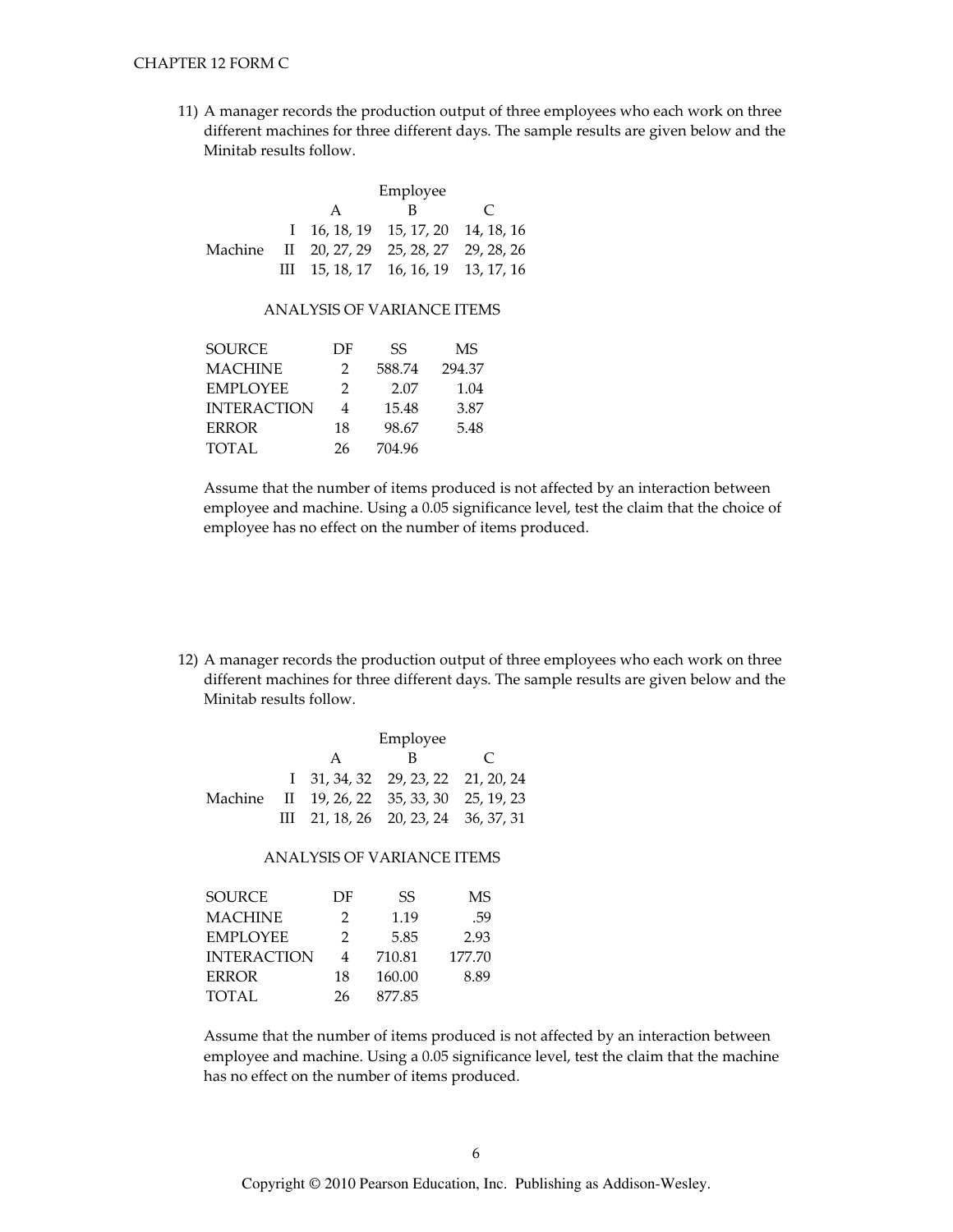#### Use the data in the given table and the corresponding Minitab display to test the hypothesis.

13) The following table shows the mileage for four different cars and three different brands of gas. Assuming no effect from the interaction between car and brand of gas, test the claim that the four cars have the same mean mileage. Use a 0.05 significance level.

|        |      | Brand 1 Brand 2 Brand 3 |        |        |          |
|--------|------|-------------------------|--------|--------|----------|
| Car 1  | 22.4 | 25.2                    | 24.3   |        |          |
| Car 2  | 19   | 18.6                    | 19.8   |        |          |
| Car 3  | 24.6 | 25                      | 25.4   |        |          |
| Car 4  | 23.5 | 23.6                    | 24.1   |        |          |
|        |      |                         |        |        |          |
| Source | DF   | SS                      | MS     | F      | р        |
| Car    | 3    | 61.249                  | 20.416 | 39.033 | 0.000249 |
| Gas    | 2    | 2.222                   | 1.111  | 2.124  | 0.200726 |
| Error  | 6    | 3.138                   | 0.523  |        |          |
| Total  | 11   | 66.609                  |        |        |          |

14) The following Minitab display results from a study in which three different teachers taught calculus classes of five different sizes. The class average was recorded for each class. Assuming no effect from the interaction between teacher and class size, test the claim that the teacher has no effect on the class average. Use a 0.05 significance level.

| Source     | DF.           | SS.    | MS.    | F     |       |
|------------|---------------|--------|--------|-------|-------|
| Teacher    | $\mathcal{P}$ | 56.93  | 28.47  | 1.018 | 0.404 |
| Class Size | 4             | 672.67 | 168.17 | 6.013 | 0.016 |
| Error      | 8             | 223.73 | 27.97  |       |       |
| Total      | 14            | 953.33 |        |       |       |

#### Provide an appropriate response.

15) The following data shows annual income, in thousands of dollars, categorized according to the two factors of gender and level of education. Assume that incomes are not affected by an interaction between gender and level of education, and test the null hypothesis that gender has no effect on income. Use a 0.05 significance level.

| Male           |
|----------------|
| 25, 26, 22, 24 |
| 35, 32, 39, 28 |
| 35, 50, 47, 44 |
|                |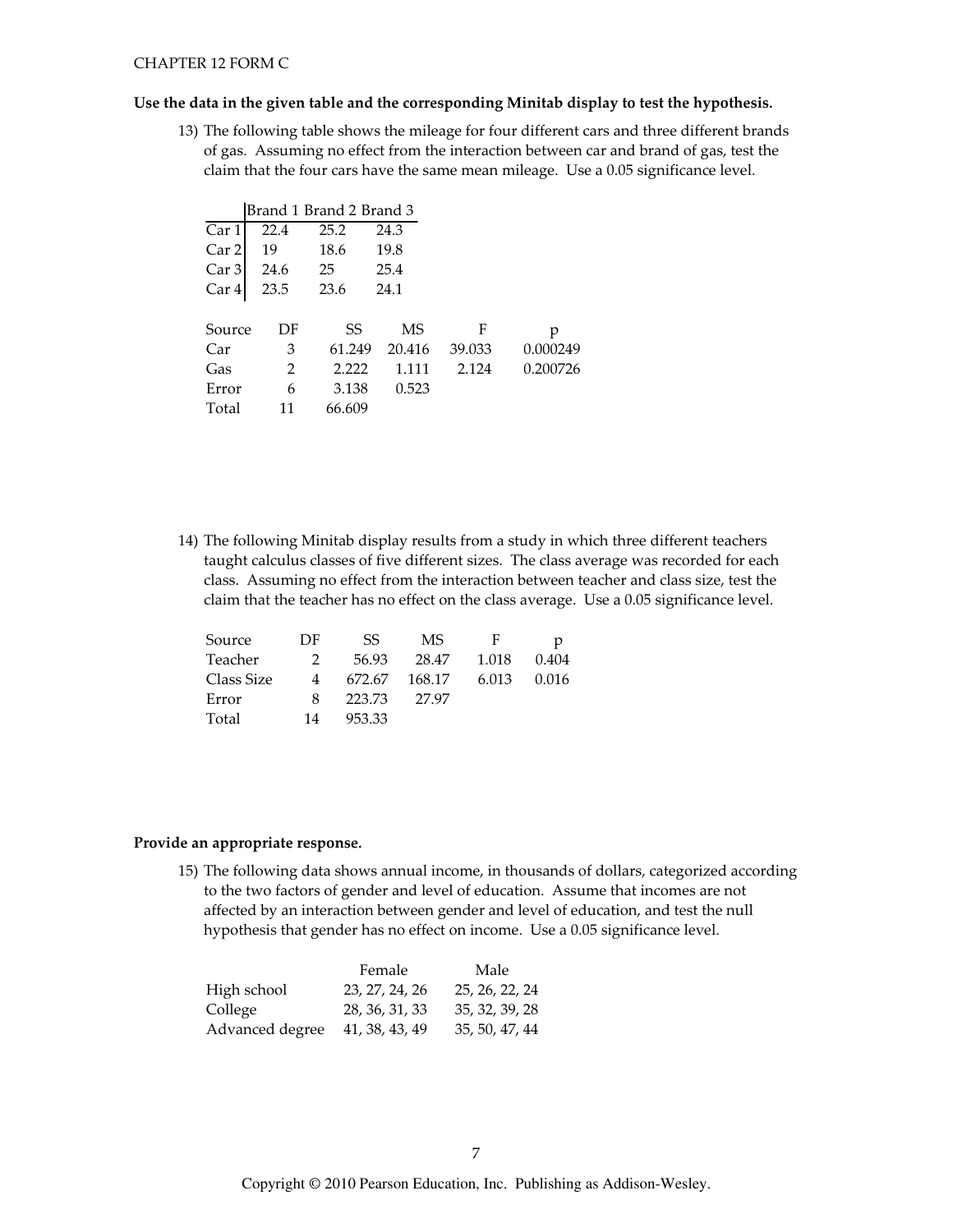16) The following data shows the yield, in bushels per acre, categorized according to three varieties of corn and three different soil conditions. Test the null hypothesis of no interaction between variety and soil conditions at a significance level of 0.05.

|           | Plot 1    | Plot 2    | Plot 3    |
|-----------|-----------|-----------|-----------|
| Variety 1 | 156, 167, | 162, 160, | 145, 151, |
|           | 170, 162  | 169, 168  | 148, 155  |
| Variety 2 | 172, 176, | 179, 186, | 161, 162, |
|           | 166, 179  | 160, 176  | 165, 170  |
| Variety 3 | 175, 157, | 178, 170, | 169, 165, |
|           | 179, 178  | 172, 174  | 170, 169  |

17) The following data contains task completion times, in minutes, categorized according to the gender of the machine operator and the machine used.

|                         | Male Female |
|-------------------------|-------------|
| Machine 1 15, 17 16, 17 |             |
| Machine 2 14, 13 15, 13 |             |
| Machine 3 16, 18 17, 19 |             |

The ANOVA results lead us to conclude that the completion times are not affected by an interaction between machine and gender, and the times are not affected by gender, but they are affected by the machine. Change the table entries so that there is no effect from the interaction between machine and gender, but there is an effect from the gender of the operator.

18) The following data contains task completion times, in minutes, categorized according to the gender of the machine operator and the machine used.

|                         | Male Female |
|-------------------------|-------------|
| Machine 1 15, 17 16, 17 |             |
| Machine 2 14, 13 15, 13 |             |
| Machine 3 16, 18 17, 19 |             |

Assume that two-way ANOVA is used to analyze the data. How are the ANOVA results affected if 5 minutes is subtracted from each completion time?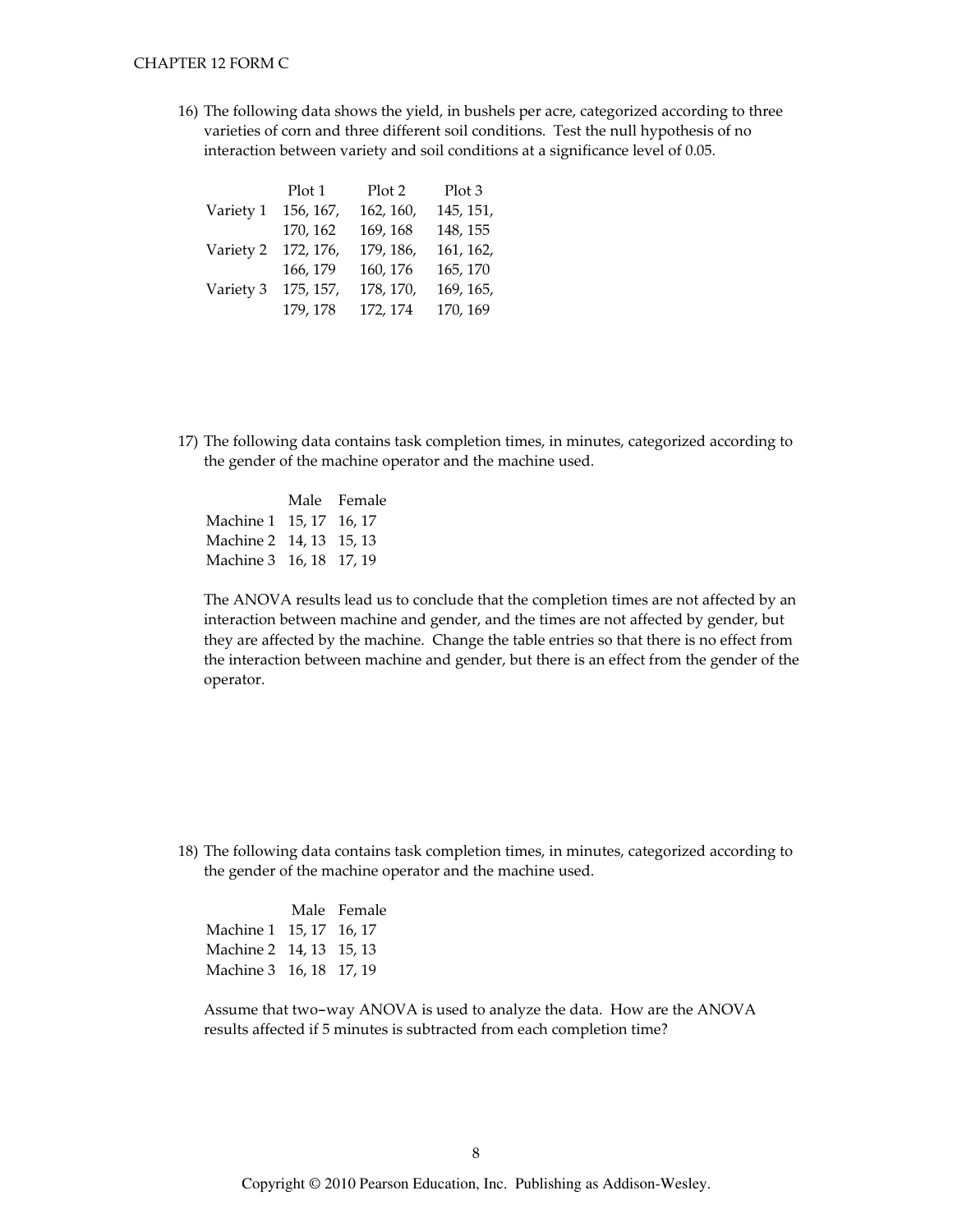# CHAPTER 12 FORM C

# 19) Provide an appropriate response.

What advantages does two-way ANOVA have over one-way ANOVA?

# 20) Provide an appropriate response.

How can researchers control for the unintended effects of extraneous factors interfering with their experimental design in one-way ANOVA?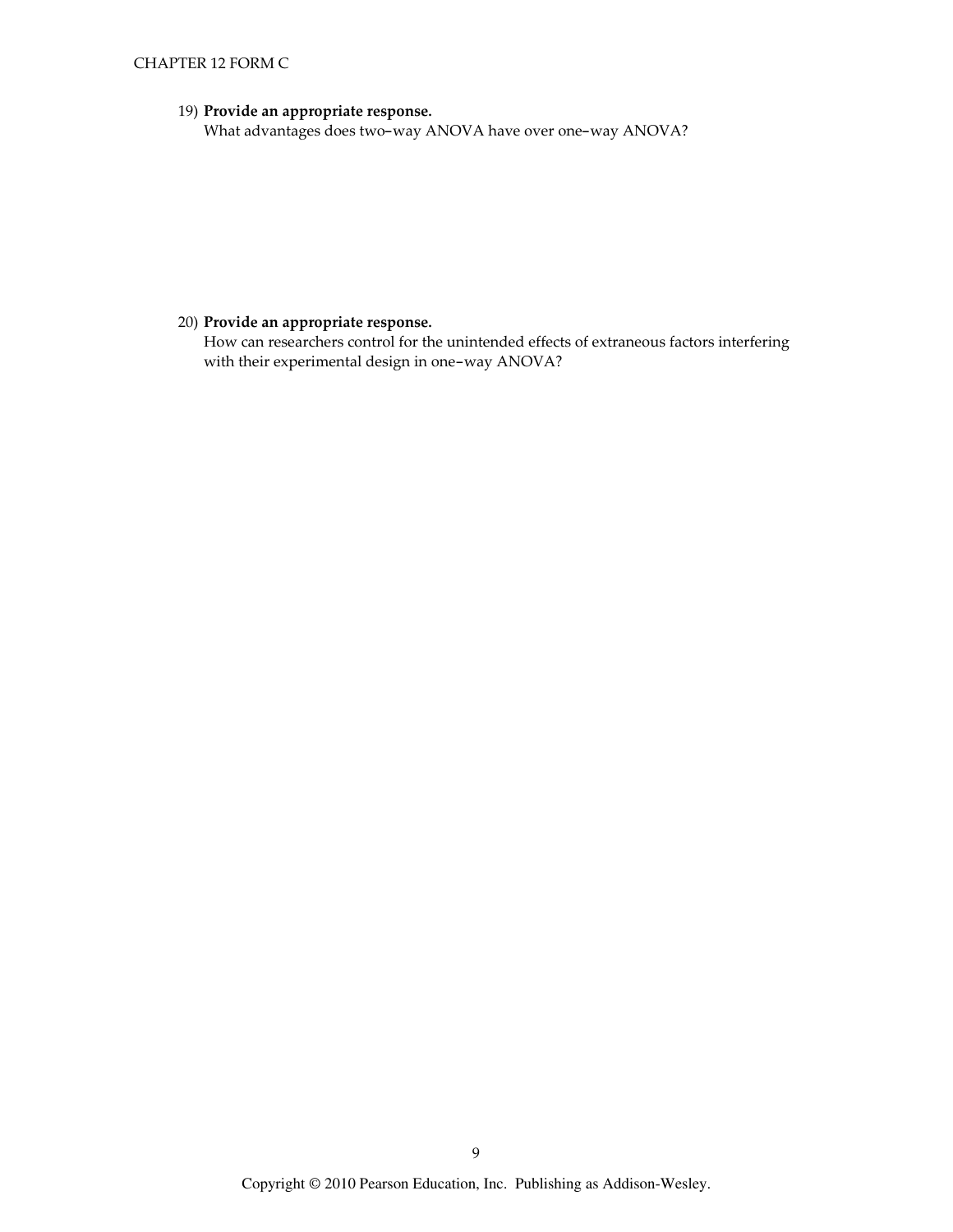# Answer Key Testname: CHAPTER 12 FORM C

1) 1) The populations have normal distributions.

2) The populations have the same variance  $\sigma^2$  (or standard deviation  $\sigma$ ).

3) The samples are random and independent of each other.

4) The different samples are from populations that are categorized in only one way. (The requirements of normality and equal variances are somewhat relaxed.)

- 2) Variance between samples measures the variation between the sample means, that is the variation due to the treatment. The variance within the samples depends solely on the sample variances and is a measure of pooled variation. The F ratio compares the two. If the F ratio is relatively close to 1, the two variances are about the same, and we conclude that there are no significant differences among the sample means. When the value of F is excessively large (that is, greater than 1), we conclude that the variation among the samples is not the same and that the means are not equal.
- 3) The Bonferroni tests is one of several tests of multiple comparisons designed to determine which population mean or means is different from the others. This test is used after a significant F ratio results from an ANOVA procedure.
- 4) A nonsignificant F ratio suggests that the population means are equal. Consequently, there is no need to determine which mean or means are different from the others.
- $5)$  C
- 6) A
- 7) Test statistic:  $F = 35.1573$ . Critical value:  $F = 2.7581$ .

Reject the claim of equal means. The different brands do not appear to have the same mean.

8) H<sub>0</sub> : μ1 = μ2 = μ3 = μ4. H<sub>1</sub> : The means are not all equal. P-value: p = 0.982.

Test statistic:  $F = 0.0555$ . Critical value:  $F = 3.9539$ .

Fail to reject the null hypothesis. There is not sufficient evidence to warrant rejection of the claim that the four brands have the same mean.

```
9) B
```
10)  $H_0$ : There is no interaction effect.

 $H_1$ : There is an interaction effect.

Test statistic:  $F = 1.2261$ . Critical value:  $F = 2.9277$ .

Fail to reject the null hypothesis. There does not appear to be an interaction effect.

11)  $H_0$ : There is no employee effect.

 $H_1$ : There is an employee effect.

Test statistic:  $F = 0.1898$ . Critical value:  $F = 3.5546$ .

Fail to reject the null hypothesis. There does not appear to be an employee effect.

- 12)  $H_0$ : There is no machine effect.
	- $H_1$ : There is a machine effect.

Test statistic:  $F = 0.0664$ . Critical value:  $F = 3.5546$ .

Fail to reject the null hypothesis. The type of machine does not appear to have an effect on the number of items produced.

- 13)  $H_0$ : The cars have the same mean mileage.  $H_1$ : The cars do not have the same mean mileage. The P-value is 0.000249, which is less than 0.05. We reject the null hypothesis; it appears that the cars do not have the same mileage.
- 14)  $H_0$ : There is no teacher effect.  $H_1$ : There is a teacher effect. The P-value is 0.404, which is greater than 0.05. We fail to reject the null hypothesis; it appears that the teacher does not affect the class average.
- 15) H<sub>0</sub>: Gender has no effect on income. H<sub>1</sub>: Gender has an effect on income. The test statistic is  $F = 0.1556$ , and the corresponding P-value is 0.6979. Because the P-value is greater than 0.05, we fail to reject the null hypothesis that gender has no effect on income.